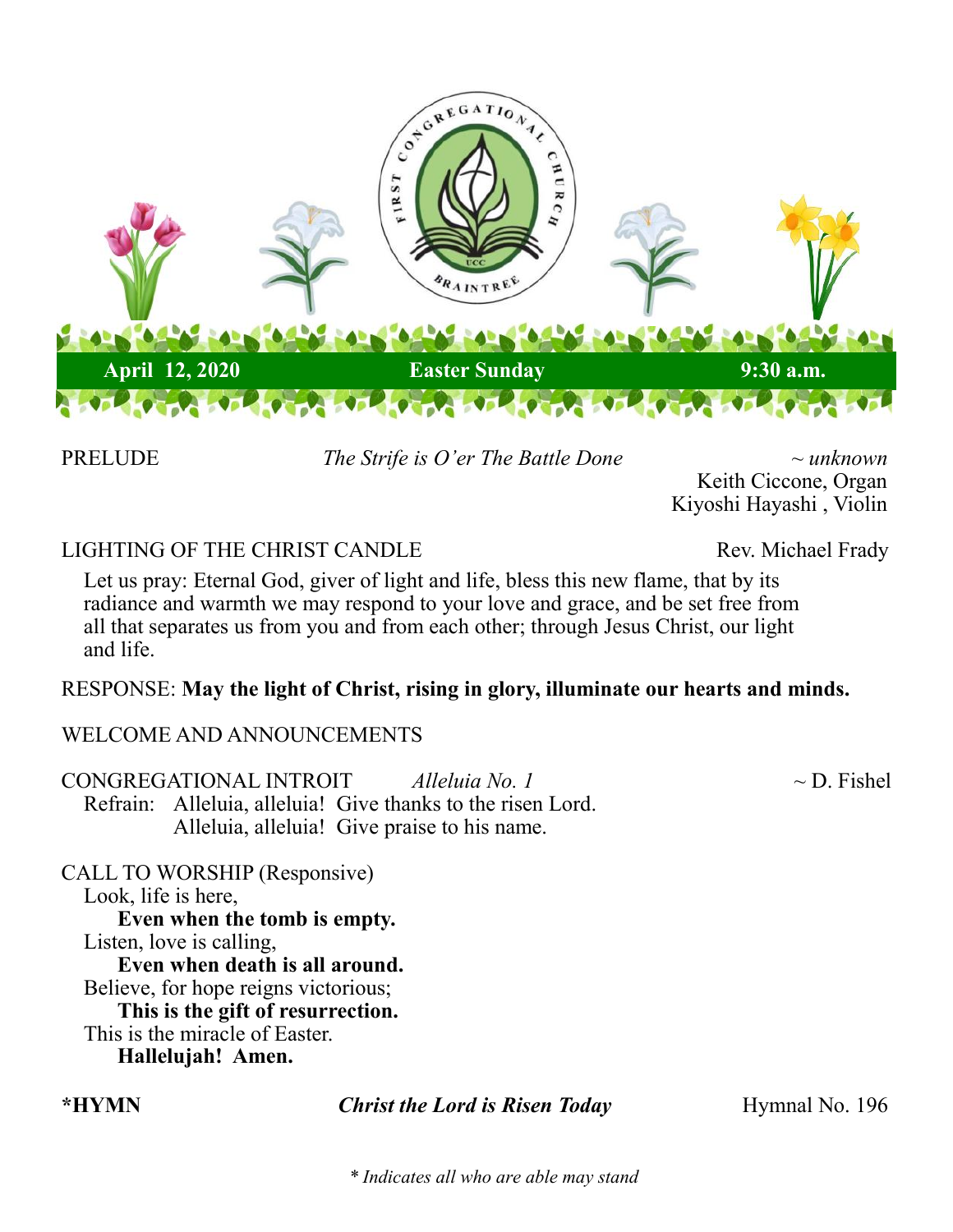### \*PRAYER OF INVOCATION (Unison)

**With thanksgiving, praise, and joy, we worship you, almighty God. How amazing is all your creation! How glorious is this day of new life! Come among us now, we pray, to raise us up from our fears and doubts and perplexity. We want to believe. We want to trust. We want to dare. We want to live. Touch us today with a spirit of hope, that our discipleship may honor Christ, In whose name we pray. Amen.**

#### \*GLORIA PATRI

*Glory be to the Father, and to the Son, and to the Holy Ghost. As it was in the beginning, is now and ever shall be. World without end. Amen. Amen.*

| <b>ANTHEM</b>                          | The Easter Song            | $\sim$ A. Herring<br>Keith Ciccone, Piano<br>Kiyoshi Hayashi, Violin<br>Michael Frady, Baritone |
|----------------------------------------|----------------------------|-------------------------------------------------------------------------------------------------|
| <b>SCRIPTURE READING</b>               | Matthew $28:1-10$          |                                                                                                 |
| <b>SERMON</b><br><b>MUSIC RESPONSE</b> | "Alleluia is Our Song"     | Rev. Michael Frady                                                                              |
| <b>HYMN</b>                            | Now the Green Blade Riseth | Hymnal No. 210                                                                                  |
| PASTORAL PRAYER                        |                            | Pastor Suzy Aja Burba                                                                           |

### \*THE LORD'S PRAYER

**Our Father, who art in heaven, hallowed be Thy name. Thy kingdom come, Thy will be done on earth as it is in heaven. Give us this day our daily bread, and forgive us our debts, as we forgive our debtors. And lead us not into temptation, but deliver us from evil. For Thine is the kingdom and the power and the glory forever. Amen.**

MUSIC RESPONSE

INVITATION TO THE OFFERING

# **\*DOXOLOGY**

*Praise God, from whom all blessings flow. Praise Him, all creatures, here, below. Praise Him, above, ye heav'nly hosts. Praise Father, Son and Holy Ghost. Amen.*

# **PRAYER OF DEDICATION** (Unison)

**With gratitude and joy, O God, we bring forth these gifts and ask for your blessing. Live in and through these gifts and the ministries of this church, that we may bring new life into a world ready to embrace the spring. Through Christ, we pray. Amen.**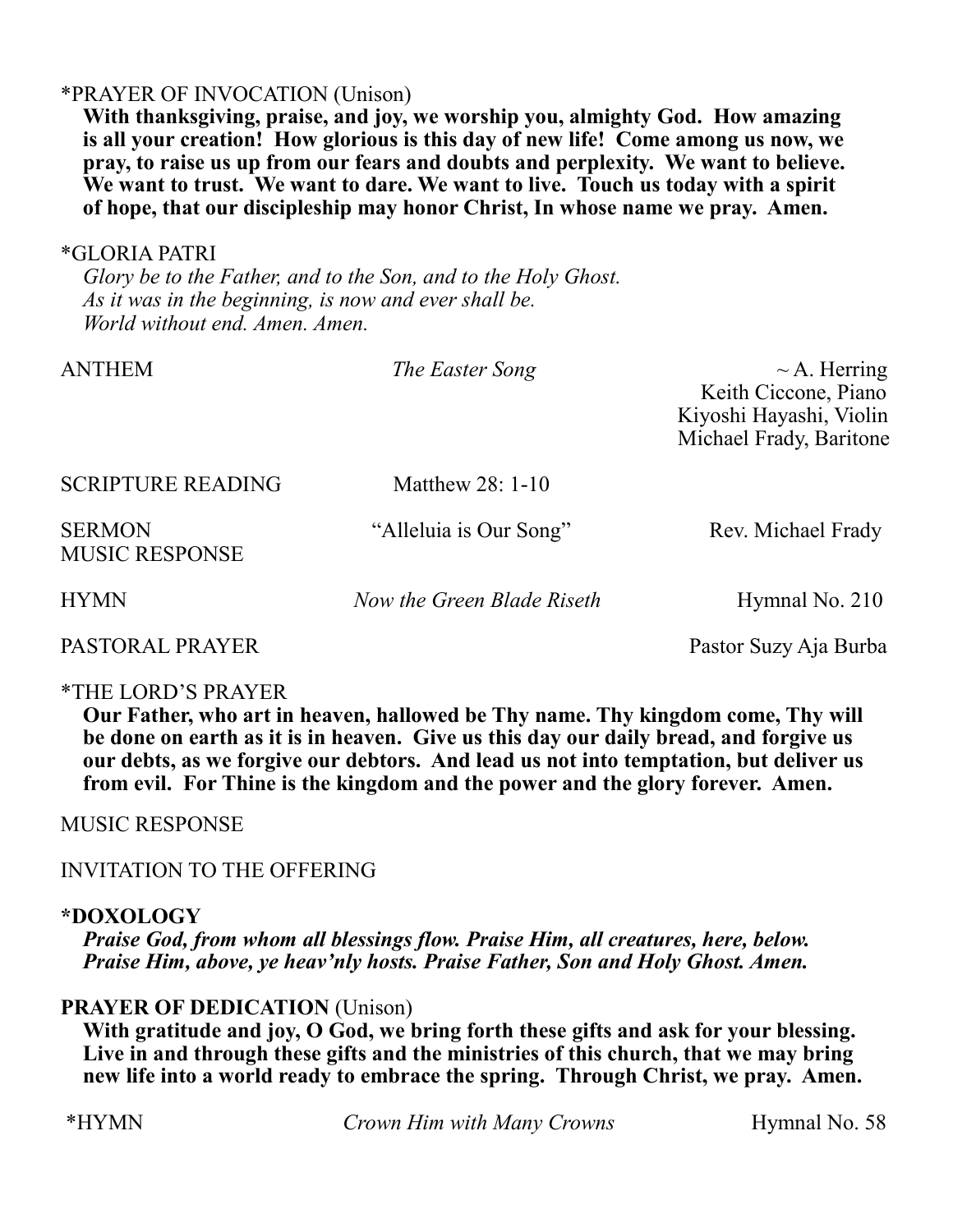#### SERENITY PRAYER *~ Reinhold Niebuhr*

**God grant me the serenity to accept the things I cannot change, courage to change the things I can, and wisdom to know the difference. Living one day at a time, enjoying one moment at a time, accepting hardships as the pathway to peace, taking as Jesus did, this sinful world as it is, not as I would have it, trusting that he will make all things right if I surrender to his will; that I may be reasonably happy in this life and supremely happy with him forever in the next. Amen.**

**BENEDICTION** 

POSTLUDE *Midnight Bells* ~ R. Heuberger/F. Kreisler Kiyoshi Hayashi , Violin





Following worship, please join us for a remote Easter coffee hour.

Join Zoom Meeting: <https://zoom.us/j/8549377165?pwd=QmRBUXh5TTdrV0l6VGovNEZWRFcwUT09>

Meeting ID: 854 937 7165 Password: FCC1707

To dial in: +1 929 205 6099